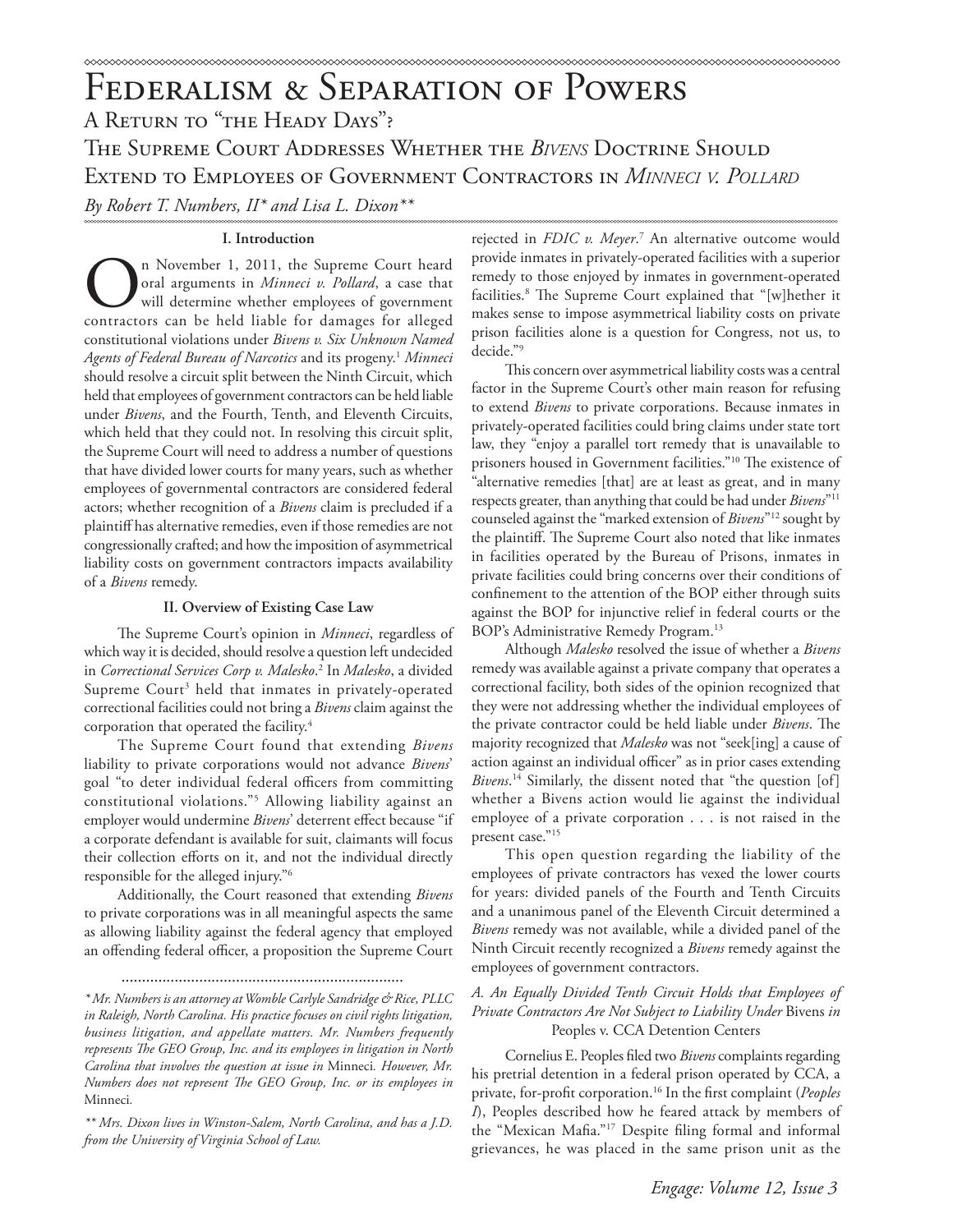Mexican Mafia members and was not transferred to a new unit until after he was physically assaulted twice.<sup>18</sup> In the second complaint (*Peoples II*), he described how CCA had kept him in administrative segregation, where he did not have access to a law library, for thirteen months. He did not receive written notice of the reasons for administrative segregation immediately, and he did not receive a hearing for five months. He also believed that his phone calls with his attorney were unconstitutionally monitored.19

Citing *Malesko*, the district court dismissed *Peoples I* for lack of subject matter jurisdiction, as the availability of other remedies precluded a *Bivens* claim.<sup>20</sup> A different judge on the district court dismissed *Peoples II* on different grounds after assuming that a *Bivens* claim against the individual defendants was available, as the Tenth Circuit had not addressed the issue.<sup>21</sup> Peoples timely appealed both dismissals, and the Tenth Circuit considered them together.

After noting that the availability of a *Bivens* claim was not a jurisdictional question but a remedies question,<sup>22</sup> the Tenth Circuit panel held that a *Bivens* claim does not exist against individual employees of a private corporation operating a federal prison. As no courts of appeals had considered whether the existence of a state-law remedy precluded the extension of *Bivens* to employees of privately-operated prisons in the four years since *Malesko*, the court looked at two district court opinions.<sup>23</sup> In *Sarro v. Cornell Corrections, Inc.*, the Rhode Island district court held that while under *Malesko* a prisoner could not sue the corporation that operated the prison, the prisoner could sue the corporation's employees.<sup>24</sup> The *Sarro* court reasoned that this served the core purpose of *Bivens*, which was to deter individuals; that this would create parity among guards in federally-operated prisons and guards in privately-operated prisons; that no federal remedies were available to prisoners in pretrial detention like Sarro; and that allowing the availability of a *Bivens* remedy to rest on the availability of a state tort remedy would make federal prisoners' remedies vary by state, which *Bivens* sought to avoid.25 In *Peoples I*, the court held that under *Malesko*, a *Bivens* claim was only available when the prisoner had no alternative remedy. Therefore, the availability of a state tort remedy precluded allowing a *Bivens* claim against individual employees of a private prison operator.<sup>26</sup>

The Tenth Circuit adopted the analysis of *Peoples I*, basing its opinion on the limited circumstances in which a *Bivens*  action is available, as described in *Malesko*. The availability of an alternative state tort remedy removed Peoples from the category of plaintiffs who may pursue a *Bivens* claim.27 The court also noted that whatever asymmetries in liability between federallyand privately-operated prisons existed, they were not created by the court; instead, the court maintained the status quo.<sup>28</sup> While there were policy reasons to extend *Bivens* liability to individual employees of private corporations operating federal prisons, the decision to do so is best left to Congress.29

Judge Ebel's dissent argued that the only "alternate 'cause of action' sufficient to preclude a *Bivens* action must be a *constitutional* cause of action."30 Thus, state law tort remedy is insufficient. *Malesko* is best read as preserving *Bivens* claims against private individuals.<sup>31</sup> The best way to promote federalstate and public-private parallelism is through allowing suits

against private individuals, as allowed under § 1983.<sup>32</sup> Allowing suits against individuals would provide uniformity of liability instead of making the protection of prisoners' constitutional rights "depend on the varying contours of state law" and on the facts.33 And finally, the goal of individual deterrence embodied in the *Bivens* remedy is undermined by not allowing federal prisoners to sue individual private prison operators.<sup>34</sup>

The issue was eventually addressed by the Tenth Circuit en banc. However, the en banc court was evenly divided on the issue, which meant that while the district court's dismissal of the claim was affirmed, the case carried no precedential value.<sup>35</sup>

# *B. The Fourth Circuit Agrees that a* Bivens *Remedy Is Unavailable but Is Divided over Whether GEO's Employees Are Federal Actors in* Holly v. Scott<sup>36</sup>

Ricky Holly, an inmate incarcerated at Rivers Correctional Institution in Winton, North Carolina, claimed that GEO's employees violated his Eighth Amendment rights by failing to properly treat his diabetes.37 Holly brought suit under *Bivens* against the facility's warden and his treating physician.<sup>38</sup> The defendants were "both employed directly by GEO, and thus the only link between their employment and the federal government is GEO's contract with the BOP."39 At the district court level, the defendants unsuccessfully sought to have Holly's claim dismissed on the basis that as employees of a private corporation they were not subject to liability under *Bivens*. 40

On appeal, a divided panel of the Fourth Circuit Court of Appeals reversed the district court's ruling and held that GEO's employees were not subject to suit under *Bivens*. The majority opinion, authored by Judge J. Harvie Wilkinson and joined by Judge R. Bryan Harwell of the United States District Court of South Carolina (sitting by designation), began by reviewing the Supreme Court's reluctance to expand the *Bivens* doctrine almost since its inception.<sup>41</sup> This reluctance is based in part on the fact that "'a decision to create a private right of action is one better left to legislative judgment in the great majority of cases.'"42 Moreover, as Congress established the statutory provisions that allowed inmates to be housed in private facilities based on "the belief that private management would in some circumstances have comparative advantages in terms of cost, efficiency, and quality of service . . . add[ing] a federal damages remedy to existing avenues of inmate relief might well frustrate a clearly expressed congressional policy."43

In the majority's view, extending *Bivens* to GEO's employees was precluded by two factors. "First, defendants are private individuals, not government actors. Second, Holly has an adequate remedy against defendants for his alleged injuries under state law."44

The defendants' status as private individuals was a key aspect of the Court's analysis because of "the importance of a party's private status in our constitutional scheme. The Bill of Rights is a negative proscription on *public* action—to simply apply it to *private* action is to obliterate 'a fundamental fact of our political order.'"45 Restricting the applicability of the Bill of Rights to public action "'preserve[s] an area of individual freedom by limiting the reach of federal law and federal judicial power.'"46 By maintaining this distinction between public and private action, courts "maintain the Bill of Rights as a shield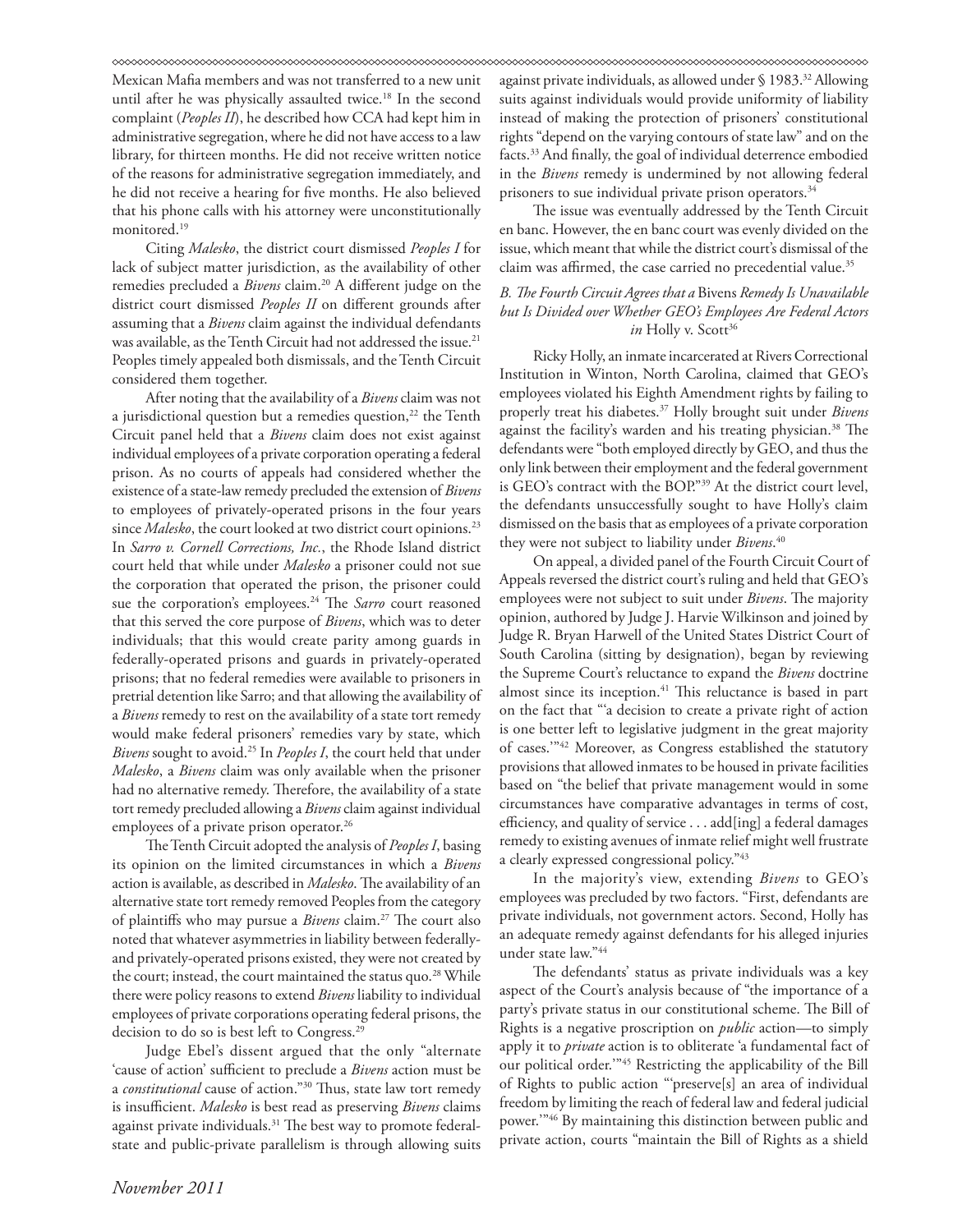that protects private citizens from the excesses of government, rather than a sword that they may use to impose liability upon one another."47

Although the Court "harbor[ed] some doubt as to whether such liability would ever be appropriate," it went on to analyze whether the GEO defendants could be considered federal actors under the "state action" doctrine applied to constitutional claims under Section 1983.<sup>48</sup> The Court undertook this analysis despite the fact that "the Supreme Court 'ha[s] never held that the contours of *Bivens* and § 1983 are identical.'"49

Ultimately, the Court found that GEO's employees are not federal actors under the public function test because they did not exercise powers traditionally reserved to the state.<sup>50</sup> In reaching this conclusion, the majority focused on the Supreme Court's determination in *Richardson v. McKnight*51 that the operation of correctional facilities was not a traditional public function because "the private operation of jails and prisons existed in the United States in the eighteenth and nineteenth centuries and in England, the practice dated back to the Middle Ages."52 As Holly's alleged injury arose "out of defendants' operation of the prison [and] not the fact of Holly's incarceration," the defendants did not engage in a traditionally public function and therefore were not federal actors subject to *Bivens* liability.53

The Fourth Circuit also rejected Holly's contention that the Supreme Court's holding in *West v. Atkins*54 required the court to find that "the provision of medical care to an inmate is always a public function, regardless of what entity operates the correctional facility where he is housed."55 In *West*, the Supreme Court held that "a physician employed by North Carolina to provide medical services to state prison inmates [] acted under color of state law for purposes of § 1983."56 The crucial distinction, according to the Fourth Circuit, was that in this case the defendants had no direct relationship with the governmental entity.57 The Court could not conclude "that provision of medical care in a private prison is somehow a 'public function' while maintaining fidelity to *Richardson* that the prison's general operation is not."58

The Court also held that the existence of adequate, and perhaps superior, state tort remedies precluded an extension of *Bivens*. According to the majority, the Supreme Court has only extended *Bivens* in situations where the plaintiff lacked any alternative remedy against the allegedly offending individual.59 Here "North Carolina law . . . supplies Holly with multiple claims against the individual defendants."<sup>60</sup> Thus, there was no need to recognize a *Bivens* claim against the GEO defendants.

Judge Dianna Gribbon Motz filed an opinion that, while concurring in judgment, vehemently disagreed with the majority's analysis of the federal actor issue. Under Judge Motz's analysis, the question was foreclosed by the Supreme Court's holding in *West*. She believed that the defendants qualified as federal actors because they "perform a public function delegated to them by the federal government, and they assume the necessary obligations inherent in that function."61 However, Judge Motz concurred in the judgment because the availability of adequate state remedies precluded recognition of a new *Bivens* cause of action.<sup>62</sup>

# *C. The Eleventh Circuit Determines that the Presence of Adequate State Remedies Precludes a* Bivens *Claim in* Alba v. Montford

Luis Francisco Alba filed a *Bivens* suit against individual employees of Corrections Corporation of America ("CCA"), a private corporation that operated the federal prison in Georgia in which he was incarcerated.<sup>63</sup> He alleged that, pursuant to a CCA policy, the employees failed to provide him with proper post-operative treatment after surgery for a benign goiter in his throat.64 The district court dismissed Alba's claim at the initial screening stage because, as Alba had "adequate remedies in state court," it failed to state a *Bivens* claim.65

The Eleventh Circuit assumed without deciding that CCA was a government actor, but it unanimously agreed with the district court that the availability of remedies under state tort law rendered a *Bivens* claim unavailable.<sup>66</sup> An alternative remedy sufficient to defeat a *Bivens* claim does not have to be a federal remedy because *Malesko* rejected that argument and because the *Bivens* court expressed concern that *Bivens* would not be able to recover under state tort law.67 Georgia tort law in this instance was not inconsistent with the rights protected by the Eighth Amendment and even provided Alba with superior means of recovery.68 The court also noted that, while Alba did not sue CCA, he was challenging CCA's policy instead of the conduct of the individual employees, and the Supreme Court "made it abundantly clear" in *Malesko* that "*Bivens* will not support an action challenging the conduct or policy of a nonindividual defendant."69

# *D. The Ninth Circuit Holds that GEO's Employees are Subject to Liability Under* Bivens *in* Pollard v. Minneci

In 2001, Richard Pollard,<sup>70</sup> a federal inmate, was incarcerated at Federal Correctional Institution at Taft in California, a facility operated by the GEO Group,  $Inc.^{71}$ pursuant to a contract with the Federal Bureau of Prisons.<sup>72</sup> On April 7, 2001, Pollard slipped and fell on a cart left in a doorway while working in the facility's butcher shop.73 The facility medical staff took x-rays and determined that Pollard may have fractured both of his elbows.<sup>74</sup> He was placed in a bilateral sling and referred to an orthopedic clinic outside of the facility.75

As Pollard prepared to leave the facility for his orthopedic appointment, facility staff ordered him to put on a prison jumpsuit.76 Although Pollard claimed that, as a result of the injuries to his elbows, putting his arms through the sleeves of the jumpsuit "would cause him excruciating pain," he was required to do so before leaving the facility.77 Additionally, Pollard was required to wear a "black box" restraining device on his wrists despite complaints about the pain caused by the device.<sup>78</sup>

The orthopedist who saw Pollard diagnosed him with "serious injuries to his elbows and recommended that his left elbow be put into a posterior splint for approximately two weeks."79 However, when Pollard returned to the facility he was told that "due to limitations in staffing and facilities" he would not receive the treatment recommended by the orthopedist.<sup>80</sup> Pollard also claimed that over the next several weeks facility staff failed to make accommodations that would allow him to feed or bathe himself, that he was required to work in spite of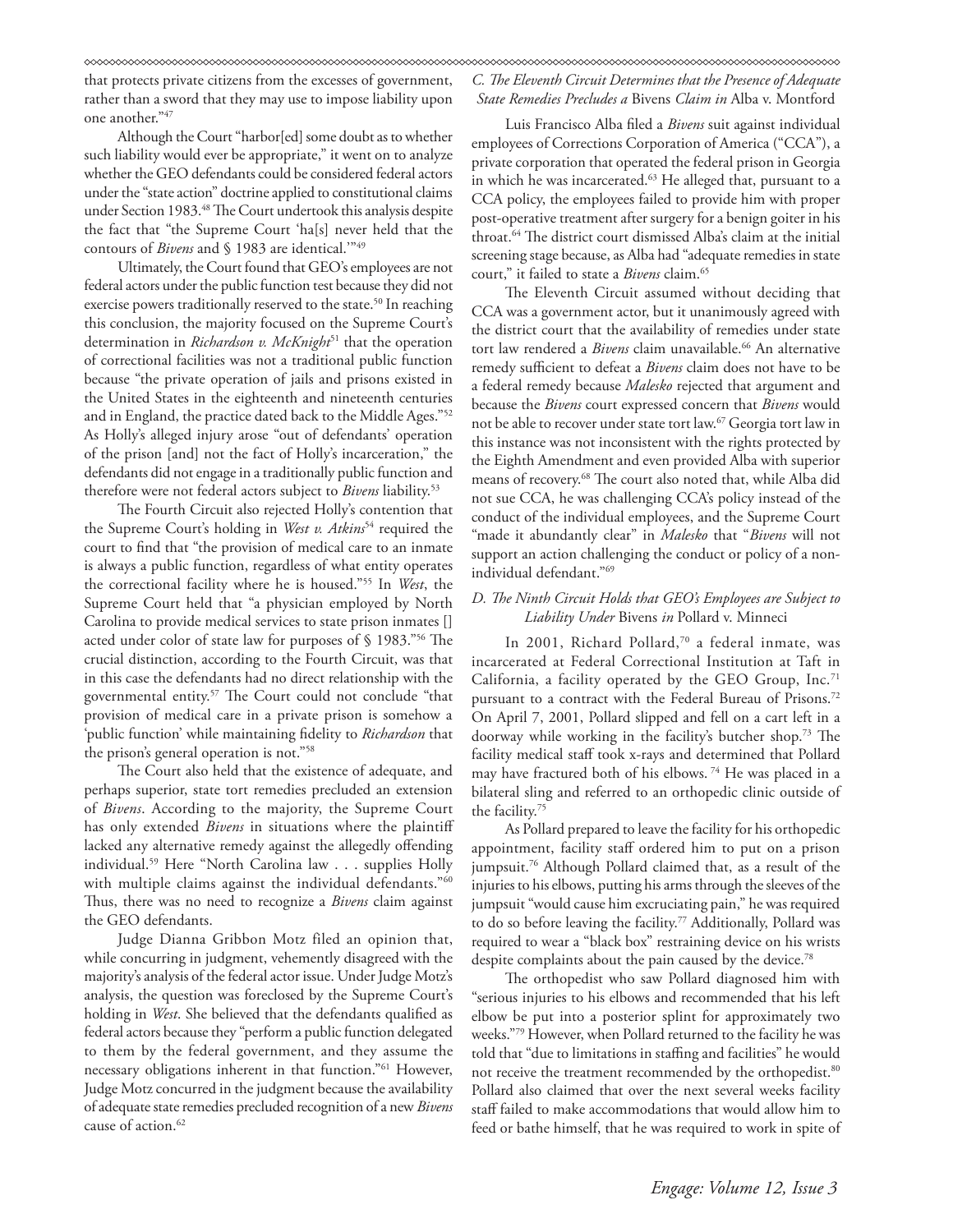his injuries, and that he was required to wear the "black box" device before he was allowed to go to a follow-up appointment with his orthopedist."<sup>81</sup>

Pollard, proceeding *pro se*, filed suit in the Eastern District of California against GEO and a number of GEO's employees. The complaint sought monetary damages from the defendants under *Bivens* for a violation of his Eighth Amendment rights. The district court dismissed the GEO suit based on the Supreme Court's holding in *Malesko*, 82 and subsequently dismissed the suit against the GEO employees based on the Tenth Circuit's holding in *Peoples* and the Fourth Circuit's holding in *Holly*. 83

Pollard, now represented by counsel, appealed the dismissal to the Ninth Circuit Court of Appeals. A divided three-judge panel of the Ninth Circuit<sup>84</sup> reversed the district court's holding with respect to GEO's employees. The majority opinion, authored by Judge Paez and joined by Judge Hug, took direct aim at the reasoning of the various decisions that rejected an extension of *Bivens*, focusing most of its energy on the Fourth Circuit's decision in *Holly*. 85 Ultimately, the majority opinion held that Pollard should be able to bring a *Bivens* claim against GEO's employees because "(1) the GEO employees act under color of federal law for purpose of Bivens liability and (2) the availability of a state tort remedy does not foreclose Pollard's ability to seek redress under Bivens."86

The majority determined that GEO's employees are federal actors based on a review of the "'state action' principles developed by the Supreme Court in suits brought under 42 U.S.C. § 1983."87 The majority did not explain why it is applying the state action principles developed under Section 1983 other than to say that both the Ninth Circuit and "[o]ther circuits have . . . recognized the similarity of the § 1983 and *Bivens* doctrines."88

In order to determine whether GEO's employees were engaged in "state action," the majority applied the "variation" of the public function test applied by the Supreme Court in West.<sup>89</sup> Under this test, a private employee is a state actor and subject to liability under Section 1983 if the employee is "'fully vested with state authority to fulfill essential aspects' of the state's" constitutionally-imposed responsibilities.<sup>90</sup> According to the majority, GEO's employees must be federal actors, and therefore amenable to suit under *Bivens*, because "there is no principled difference to distinguish the activities of the GEO employees in this case from the governmental action identified in *West*."91 Ultimately, GEO's employees must be amenable to suit under *Bivens* because Pollard's alleged constitutional "deprivation was caused . . . by the federal government's exercise of its power to punish Pollard by incarceration and to deny him a venue independent of the federal government to obtain needed medical care."92

The majority went on to explicitly reject what it considered the "illogical reading of *West*" employed by the Fourth Circuit in *Holly*. 93 Under the majority's reading of *West*, there is no distinction between the actions of a private individual working directly for the governmental entity and an individual who is working for a private corporation that has a contract with a governmental entity.94 *West* provides that "'contracting out' care 'does not relieve' the government of its 'constitutional duty'

to provide adequate care or 'deprive inmates of the means to vindicate their Eighth Amendment rights.'"95

The majority also found unconvincing the Fourth Circuit's refusal to define GEO's employees as federal actors due to their inability to raise the defense of qualified immunity based on the Supreme Court's holding in *Richardson*. 96 Initially, the *Pollard* majority rejected the Fourth Circuit's reliance on this factor in its analysis because "the Court in *Richardson* expressly noted that it 'did not address [] whether the defendants are liable under § 1983 even though they are employed by a private firm.'"97 But it goes on to assert that its determination that GEO's employees are federal actors is correct because "in *Malesko*, the Supreme Court explicitly left open the possibility that private prison employees could act under the color of federal law and therefore face *Bivens* liability."98

More central to the disagreements between the Ninth and Fourth Circuits was the question of the relevant function to be analyzed in determining whether GEO's employees performed a public function.<sup>99</sup> The Ninth Circuit rejected the Fourth Circuit's determination that the incarceration of prisoners and the management of prisons were separate and distinct governmental functions based on *West's* statement that a prisoners' constitutional injury from inadequate medical care is "'caused, in the sense relevant for state-action inquiry, by the State's exercise of its right to punish [the prisoner] by incarceration.'"100 In the end, the Ninth Circuit

decline[d] to artificially parse [the power to incarcerate] into its constituent parts—confinement, provision of food and medical care, protection of inmate safety, etc.—as that would ignore that those functions all derive from a single public function that is the sole province of the government: "enforcement of state-imposed deprivation of liberty."<sup>101</sup>

As the power to incarcerate has been "traditionally the exclusive prerogative of the [government]," the Ninth Circuit determined that it was appropriate to hold that GEO's employees were undertaking a public function.<sup>102</sup>

The Ninth Circuit then recognized that a judicially-created *Bivens* remedy is not necessarily required simply by the fact that it determined GEO's employees to be federal actors.<sup>103</sup> Before recognizing a new *Bivens* remedy, a court must also analyze (1) "whether any alternative existing process for protecting the [constitutionally recognized] interest amounts to a convincing reason for the Judicial Branch to refrain from providing a new and freestanding remedy in damages," and (2) where there exist "any special factors counseling hesitation before authorizing a new kind of federal litigation."104

The *Pollard* majority determined that the availability of state tort remedies to redress inmate injuries was insufficient to prohibit the court from recognizing a new *Bivens* remedy. Despite the Supreme Court's specific language that *Bivens* remedies are only available in the absence of any alternative remedy, the Ninth Circuit determined that "the mere existence of a potential state law claim did not suffice to preclude a *Bivens* action."105

The majority went on to hold that the existence of state tort remedies did not provide "convincing reasons" to refrain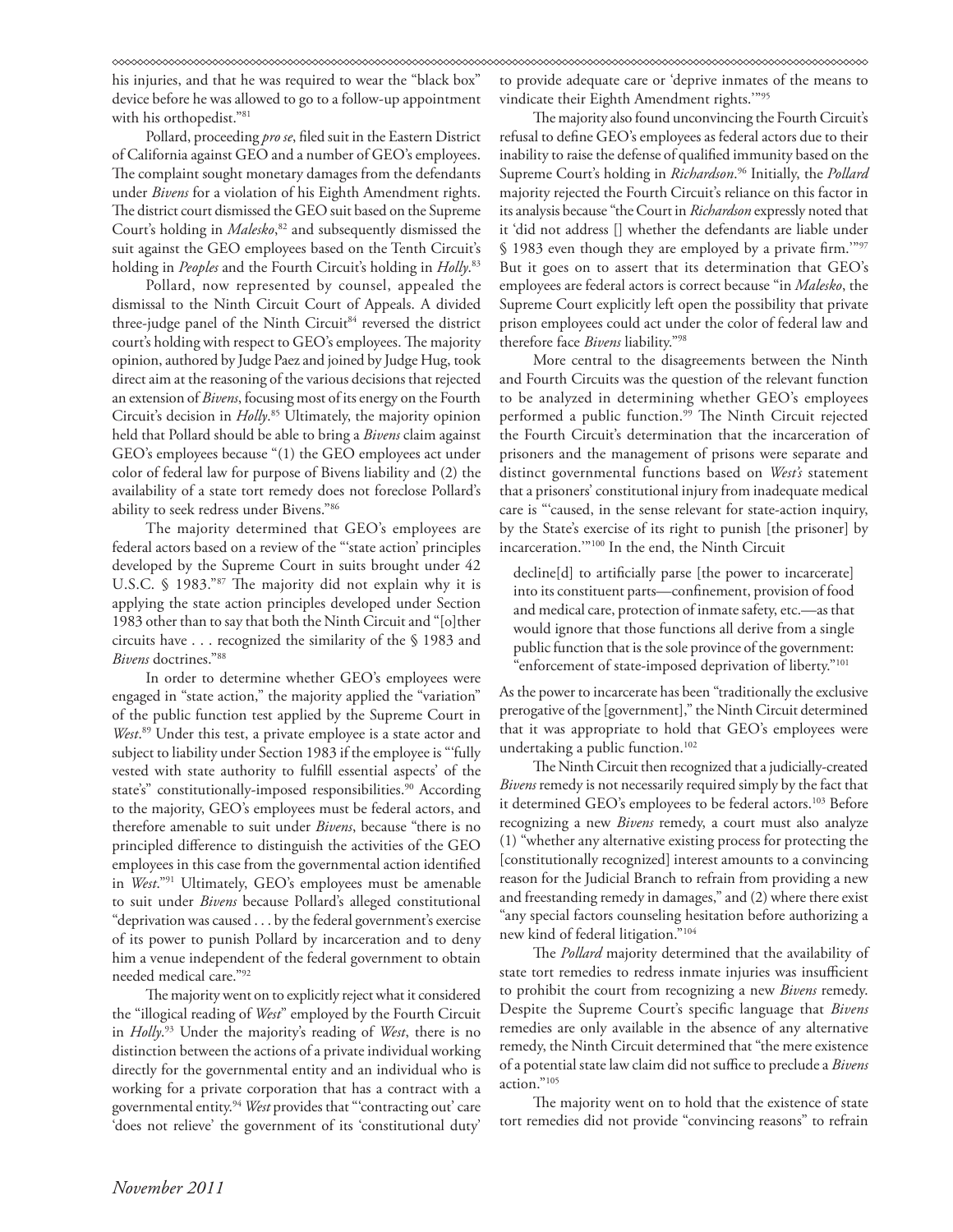from recognizing a new *Bivens* claim for two primary reasons. Initially, the majority found that Congress's failure to create a statutory remedy to address claims by federal inmates in privately-managed facilities counseled in favor of a judiciallycreated remedy.106 While the Ninth Circuit cites a number of cases in support of this proposition, the only case that directly deals with the issue is *Carlson v. Green*. <sup>107</sup> *Carlson* is among those cases from the bygone era of "heady days in which the [Supreme] Court assumed common-law powers to create causes of action . . . ."108 Additionally, relying on *Carlson* and the Ninth Circuit's opinion in *Castaneda v. United States*, 109 an opinion rejected by the Supreme Court,<sup>110</sup> the Ninth Circuit found that state tort remedies are insufficient to preclude a judicially-created *Bivens* remedy because the contours of the remedies available to each inmate will vary depending on which state the inmate's claim arises.<sup>111</sup>

According to the Ninth Circuit, there were also no special factors counseling hesitation from recognizing a new *Bivens* remedy.112 Adopting a *Bivens* remedy for inmates in private facilities would produce a workable cause of action because under Eighth Amendment jurisprudence "the applicable standards are clear. There is no need for the district court to craft new standards or remedies to address Pollard's claims."113 The Ninth Circuit also held that recognizing a *Bivens* cause of action would enhance the doctrine's core purpose of deterring individual officers from committing unconstitutional acts because (1) it would allow inmates to avoid liability caps, prefiling certification requirements, and other limitations placed on state action; and (2) "*Bivens* may allow for recovery of greater damages in some cases than a state tort law remedy."114 However, existence of these asymmetrical liability costs did not rise to such a level as to "counsel hesitation in recognizing a *Bivens* remedy here."115

Based upon its finding that GEO's employees were federal actors, that inmates in privately-operated facilities lacked a sufficiently adequate remedy to preclude recognizing a *Bivens* remedy, and that there were no special factors counseling hesitation against recognizing such a claim, the majority reversed the district court's decision and allowed Pollard's *Bivens* claim against GEO's employees to proceed.<sup>116</sup>

Dissenting from the majority opinion, Judge Restani commented that "[t]he majority overlooks the reality that the Supreme Court has recognized *Bivens* causes of action only where federal officials, by virtue of their position, enjoy impunity, if not immunity, from damages liability because of gaps or exemptions in statutes or in the common law."117 Such gaps did not exist in Pollard's case because "his 'alternative remedies [under state tort law] are at least as great, and in many respects greater than anything that could be had under *Bivens*."118 Given the existence of an adequate remedy to address Pollard's alleged injury, "bedrock principles of separation of powers foreclose[] judicial imposition of a new substantive liability.119 Judge Restani also noted that, contrary to the majority's assertion, the Supreme Court has considered state tort remedies sufficient to preclude the recognition of a new *Bivens* remedy.120 Moreover, she asserted that "[i]t is to much of a stretch to infer, as the majority does," that the Supreme Court would have reached the same result in *Wilkie* had the

case involved a handful of state law tort claims instead of an amalgamation of state, federal, administrative, and judicial remedies.121 Moreover, there was no compelling need to ensure uniformity in this area of the law because employees of private entities do not receive the same immunities as federal officials and the basic elements of state law tort claims "are fundamentally the same in every state."<sup>122</sup>

Judge Restani also disagreed with the majority's analysis regarding the presence of special factors counseling hesitation in recognizing a new type of *Bivens* claim. In her view, feasibility concerns did not counsel in favor of a *Bivens* remedy for all inmates in private facilities because "allowing a *Bivens* action to go forward only where a plaintiff would otherwise have no alternative remedy [under state law] is not unduly complicated," and she could not conceive of any circumstances in which state tort law would not provide a remedy for an inmate's claim.<sup>123</sup> Additionally, Judge Restani did not believe that recognizing a *Bivens* cause of action would further the deterrence goals of Bivens because state law provided an adequate deterrent effect through awards of "compensatory and punitive damages for the same conduct . . . ."124 Finally, recognizing a *Bivens* cause of action would only exacerbate the existing asymmetrical liability costs between inmates in private and public facilities because of the increased types of claims that may be brought against the employees of private facilities and their lack of qualified immunity from *Bivens* claims.<sup>125</sup>

Joining Judge Restani in her rejection of the majority's opinion were the eight judges of the Ninth Circuit who dissented from the denial of the GEO defendants' petition to have the matter heard en banc.<sup>126</sup> Judge Bea and those who joined him believed that it was contrary to Supreme Court precedent to recognize a *Bivens* cause of action because "Pollard has a viable suit in state court against each of the jailor defendants under theories of intentional or negligent tort or medical malpractice."127 Moreover, the dissenting judges found the majority's concerns regarding lack of uniformity were misplaced because of the existence of "an adequate, and arguably superior, tort claim under state law."128 Ultimately, the dissenting judges found that

[t]he panel's explanation for this disagreement [with other circuits] reduces to a policy judgment that plaintiffs in this situation should have another forum in which to pursue these claims even though an adequate state remedy exists. Whatever may be the merits of that policy judgment, it is for Congress, not us, to make.<sup>129</sup>

### **III. Analysis**

A review of the various circuit court opinions, and particularly *Holly* and *Minneci*, demonstrates where the fault lines are on this issue. First, there is a dispute over whether the employees of private corporations that operate correctional facilities constitute federal actors. Second, the courts disagree whether the availability of state tort remedies precludes the recognition of a *Bivens* remedy. Finally, there is controversy over whether and to what extent the difference between the private and public entities that operate correctional facilities impacts a court's ability to recognize a *Bivens* remedy.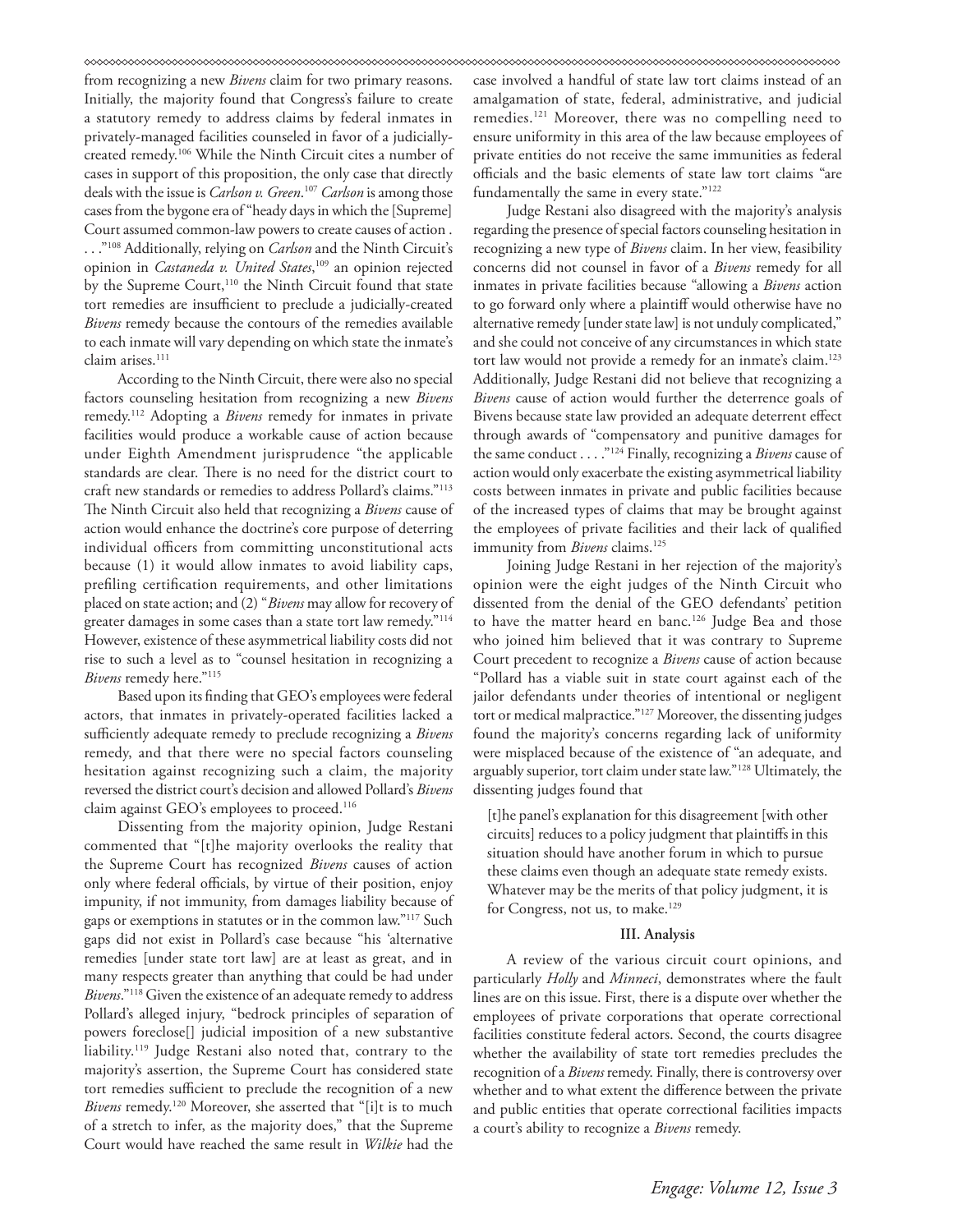With regard to the federal actor question, there is a clear dispute over whether this question is governed by *West*'s holding that governmental entities cannot contract away their constitutional responsibilities or *Richardson*'s statement that the operation of correctional facilities is not a traditional public function.130 Interestingly, at the Supreme Court neither Minneci, nor the United States in its amicus brief in support of Minneci, spend any meaningful time discussing the federal actor issue. Minneci asserts that the resolution of this matter does not "require a determination of whether employees of private prison operators exercise governmental powers as a general matter."131 Similarly, the United States indicates that "the Court need not reach this issue to decide this case," but goes on to indicate that if the Court does take up the issue, "the government submits that private prison contractors do act 'under color of law' for certain purposes, including for purposes of federal criminal law."132 Pollard does not make any arguments in support of the position that GEO's employees are federal actors, but instead asserts that Minneci's failure to address the issue constitutes a concession of that point.133 While Minneci and the United States are correct in their assertion that resolution of the federal actor issue is not necessary to resolve the case, addressing the issue of when private action reaches the level of government action could provide much-needed guidance on this unsettled question. This is particularly true in light of the reality that while *Minneci* only deals with prison operators, its reasoning will be employed in litigation involving government contractors beyond the corrections industry.

The courts of appeals disagree over whether the availability of state tort remedies preclude recognition of a *Bivens* claim. Primarily the dispute centers over whether congressionallycrafted remedies are the exclusive means of prohibiting a *Bivens* claim or whether any adequate remedy will do. According to the Ninth Circuit, only remedies crafted by Congress should be considered remedies adequate to defeat a *Bivens* cause of action: "The mere availability of a state law remedy does not counsel against allowing a *Bivens* cause of action. . . . [O]nly remedies crafted *by Congress* can have such a preclusive effect."134 The majorities in *Holly*, *Peoples*, and *Alba* held that the availability of *any* alternative remedy precludes a *Bivens* remedy: "[A] *Bivens*  claim should not be implied unless the plaintiff has no other means of redress or unless he is seeking an otherwise nonexistent cause of action against the individual defendant."135 The court's judgment of what constitutes an *adequate* alternative remedy will be central to its decision.

Based upon the Supreme Court's holdings in *Malesko*, where state tort law remedies seem to have been sufficient to bar a *Bivens* cause of action, it appears that Minneci has the better argument. However, the Ninth Circuit is correct in its statement that the Supreme Court has been less than clear on this point.<sup>136</sup>

Regardless of how the Supreme Court resolves this matter, asymmetrical liability costs will exist between private and public providers of correctional services. If there is a *Bivens* remedy against the employees of privately-operated correctional facilities, inmates in these facilities will have both *Bivens* and state law claims at their disposal. In addition to having an

additional set of claims, inmates in privately-operated facilities will have an easier path to recovery on their *Bivens* claims because the defendants will not be entitled to the defense of qualified immunity. A prisoner in a privately-operated prison would be able to recover damages from individual prison officials for violations that were not clearly established, while a prisoner in a federally-operated prison would not be able to recover for the same violation. Similarly, a prison official in a privately-operated prison would be subjected to personal liability in more situations than a prison official in a federallyoperated prison due to the multiple causes of action available to plaintiffs. Of course, if the Supreme Court rejects the Ninth Circuit's reasoning, inmates in privately-operated facilities will only be able to recover through state law claims. Either way inmates in privately-operated facilities are in a vastly different position than inmates in federally-operated facilities.

However, a case pending in the Eastern District of North Carolina has presented a potential route for inmates in privately-operated facilities to seek redress for constitutional violations. In *Mathis v. The GEO Group, Inc.*, 137 the court has indicated that the Bureau of Prisons may be held liable for an Eighth Amendment violation if the BOP's on-site contract monitor is aware of unconstitutional conduct by the contractor or its employees and is deliberately indifferent to the unconstitutional acts.138 Although *Mathis* does not involve a *Bivens* claim against the BOP's on-site contract monitor, the potential exists that such a claim could be viable. If such a claim were recognized, it would address at least some of the concerns raised over the government contracting away its constitutional responsibilities.<sup>139</sup>

Ultimately, the only way the asymmetrical liability issue can be addressed, barring some wholesale change in the law, is if Congress addresses the issue. Congress has the ability and the authority to produce a remedial scheme to address tortious conduct, both of a constitutional nature and otherwise, by both government contractors and their employees. A congressionallycrafted cause of action would, most likely, have the additional benefit of preempting state law tort claims, which would provide the uniformity of liability sought by those who support Pollard's position.

Despite the existence of the controversy over the potential liability of the employees of government contractors for several years, Congress has shown neither the interest, nor the will, to act on this issue. It is unlikely that it will do so at any point in the near future and nearly certain that the issue will not be addressed prior to the Supreme Court resolving *Minneci*.

### **IV. Conclusion**

A decision to uphold the Ninth Circuit could signal a shift in the Supreme Court's approach to recognizing judicial causes of action. The Court may be less willing to wait for Congress to act to protect constitutional rights and more willing to fill in the gaps where Congress has been silent: a return to the "heady days in which [courts] assumed common-law powers to create causes of action."140 As in *Davis* and *Carlson*, it could also be a narrow expansion limited to the facts in *Minneci* and only apply to suits by prisoners against prison officials employed by a private corporation that operates a federal prison.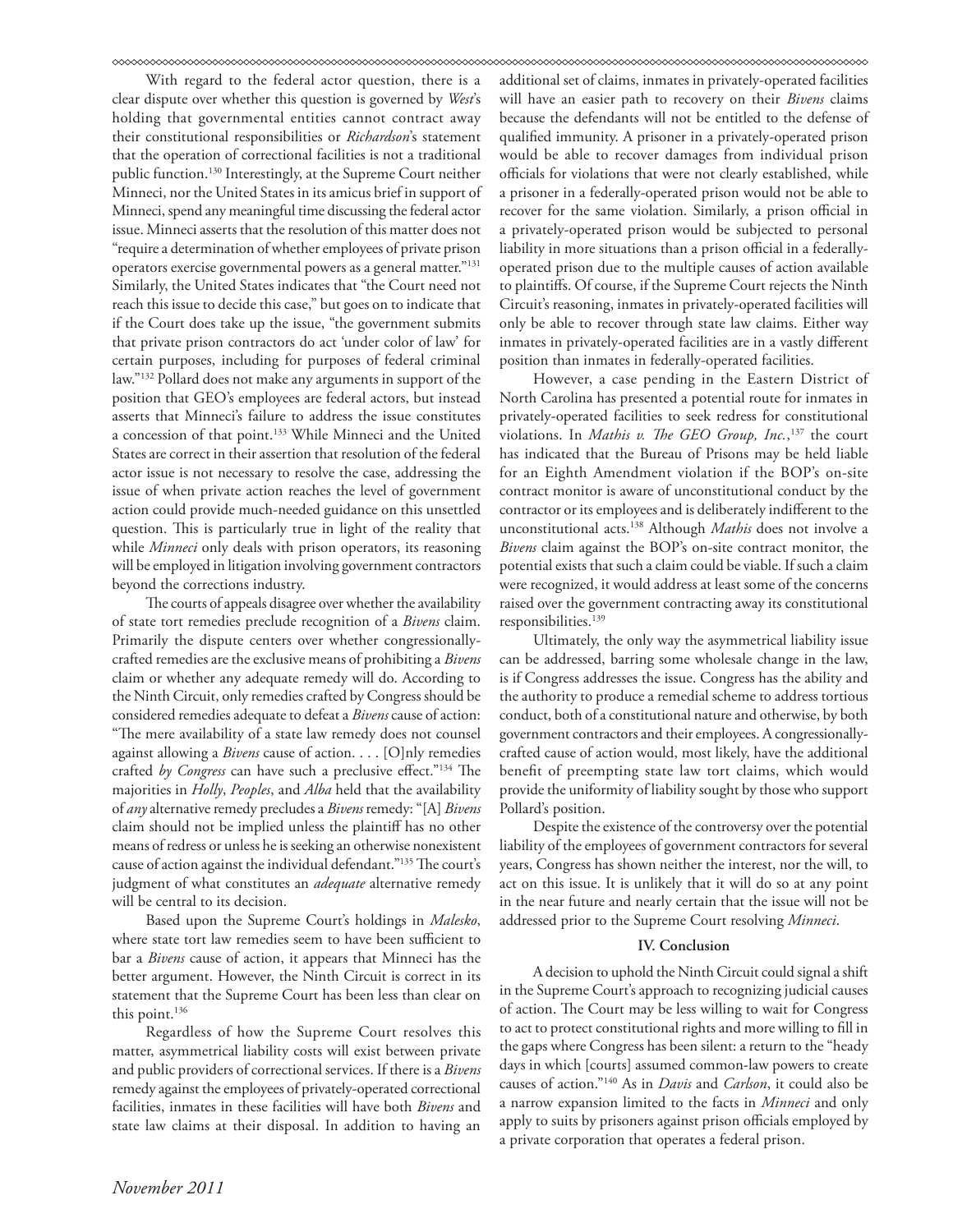Practically, a decision upholding the Ninth Circuit could lead to increased costs in government contracting and increased litigation. If employees of government contractors may be subject to individual liability for possible constitutional violations, they will demand higher pay or indemnification, which will in turn drive up the cost of the contracts to the government. The courts will also face more suits filed by prisoners. Given the increasing number of prisons operated by private corporations, the number of *Bivens* suits could dramatically increase.<sup>141</sup>

However, given the Supreme Court's reluctance to expand *Bivens*, 142 it is likely that the Court granted certiorari to undo the expansion of *Bivens* approved by the Ninth Circuit. The unavailability of the *Bivens* remedy where another adequate remedy is available is relatively uncontroversial, and this will likely provide a firm basis for the Supreme Court to agree with the Fourth, Tenth, and Eleventh Circuits and refuse to extend *Bivens* to individual employees of private prison operators.

### **Endnotes**

1 403 U.S. 388 (1971).

2 534 U.S. 62 (2001).

3 Chief Justice Rehnquist authored the majority opinion and was joined by Justices O'Connor, Scalia, Kennedy, and Thomas. Justice Scalia wrote a concurring opinion, joined by Justice Thomas, that explained his broad rejection of the reasoning underlying *Bivens* and his desire to "limit *Bivens* and its two follow on cases to the precise circumstances they involved." *Id.* at 524 (Scalia, J., concurring) (citations omitted). Justice Stevens filed a dissenting opinion, which was joined by Justices Souter, Ginsburg, and Breyer.

4 *Id.* at 63.

5 *Id.* at 70.

6 *Id.* at 71.

7 *Id.* at 70-71 (citing FDIC v. Meyer, 510 U.S. 471 (1994)).

8 *Id.* at 71-72.

9 *Id.* at 72.

10 *Id.* at 72-73.

11 *Id.* at 72.

12 *Id.* at 74.

13 *Id.*

14 *Id.* At one point, Malesko attempted to add the individuals allegedly responsible for his injuries to the suit as defendants, but they were dismissed on statute of limitations grounds. *Id.* at 65.

15 *Id.* at 79 n.6 (Stevens, J., dissenting).

16 Peoples v. CCA Detention Ctrs., 422 F.3d 1090, 1093 (10th Cir. 2005), *vacated in relevant part by equally divided court*, 449 F.3d 1097 (10th Cir. 2006) (en banc).

17 *Id.* at 1093.

18 *Id.* at 1093-94.

19 *Id.* at 1094.

20 *Id.*

- 21 *Id.* at 1094-95.
- 22 *Id.* at 1096.
- 23 *Id.* at 1100.
- 24 Sarro v. Cornell Corrections, Inc., 248 F. Supp. 2d 52 (D.R.I. 2003).

The District Courts for the Districts of New Jersey and Kansas subsequently adopted the *Sarro* opinion. Jama v. INS, 343 F. Supp. 2d 338, 362-63 (D.N.J. 2004); Purkey v. Corrections Corp. of Am., 339 F. Supp. 2d 1145, 1148-51 (D. Kan. 2004).

25 *Peoples*, 422 F.3d at 1100-01.

26 *Id.* at 1101.

27 *Id.*

28 *Id.* at 1102-03.

- 29 *Id.* at 1103.
- 30 *Id.* at 1109 (Ebel, J., dissenting).
- 31 *Id.* at 1110.
- 32 *Id.* at 1110-12.
- 33 *Id.* at 1112-13.
- 34 *Id.* at 1113.

35 Peoples v. CCA Detention Ctrs., 449 F.3d 1097 (10th Cir. 2006) (en banc).

36 Womble Carlyle represented the GEO Defendants in *Holly v. Scott*, but Mr. Numbers did not participate in the case.

37 Holly v. Scott, 434 F.3d 287, 288 (2006).

- 38 *Id.*
- 39 *Id.*
- 40 *Id.*

- 42 *Id.* at 289 (quoting Sosa v. Alvarez-Machain, 542 U.S. 692, 727 (2004)).
- 43 *Id.* at 290.
- 44 *Id.*

45 *Id.* at 291 (emphasis in original) (quoting Lugar v. Edmondson Oil Co., 457 U.S. 922, 937 (1982)).

46 *Id.* (emphasis in original) (quoting *Lugar*, 457 U.S. at 936).

47 *Id.* at 292 (citing Moose Lodge No. 107 v. Irvis, 407 U.S. 163, 172 (1972)).

48 *Id.* at 291-92.

49 *Id.* at 292 (quoting Correctional Servs. Corp. v. Malesko, 534 U.S. 62, 82 (2001)).

- 50 *Id.* at 293.
- 51 521 U.S. 399 (1997).
- 52 *Holly*, 434 F.3d at 293 (quoting *Richardson*, 521 U.S. at 405-07).
- 53 *Id.* at 293.
- 54 487 U.S. 42 (1988).
- 55 *Holly*, 434 F.3d at 293-94.
- 56 *Id.* at 294 (quoting *West*, 487 U.S. at 54).
- 57 *Id.*
- 58 *Id.*

59 *Id.* at 295.

- 60 *Id.* at 296.
- 61 *Id.* at 299 (Motz, J., concurring in judgment only).
- 62 *Id.* at 302-03.
- 63 Alba v. Montford, 517 F.3d 1249, 1251 (11th Cir. 2008).
- 64 *Id.* at 1251.

66 *Id.* at 1254.

67 *Id.* (citing Correctional Servs. Corp. v. Malesko, 534 U.S. 62, 69

<sup>41</sup> *Id.* at 290.

<sup>65</sup> *Id.* at 1251-52.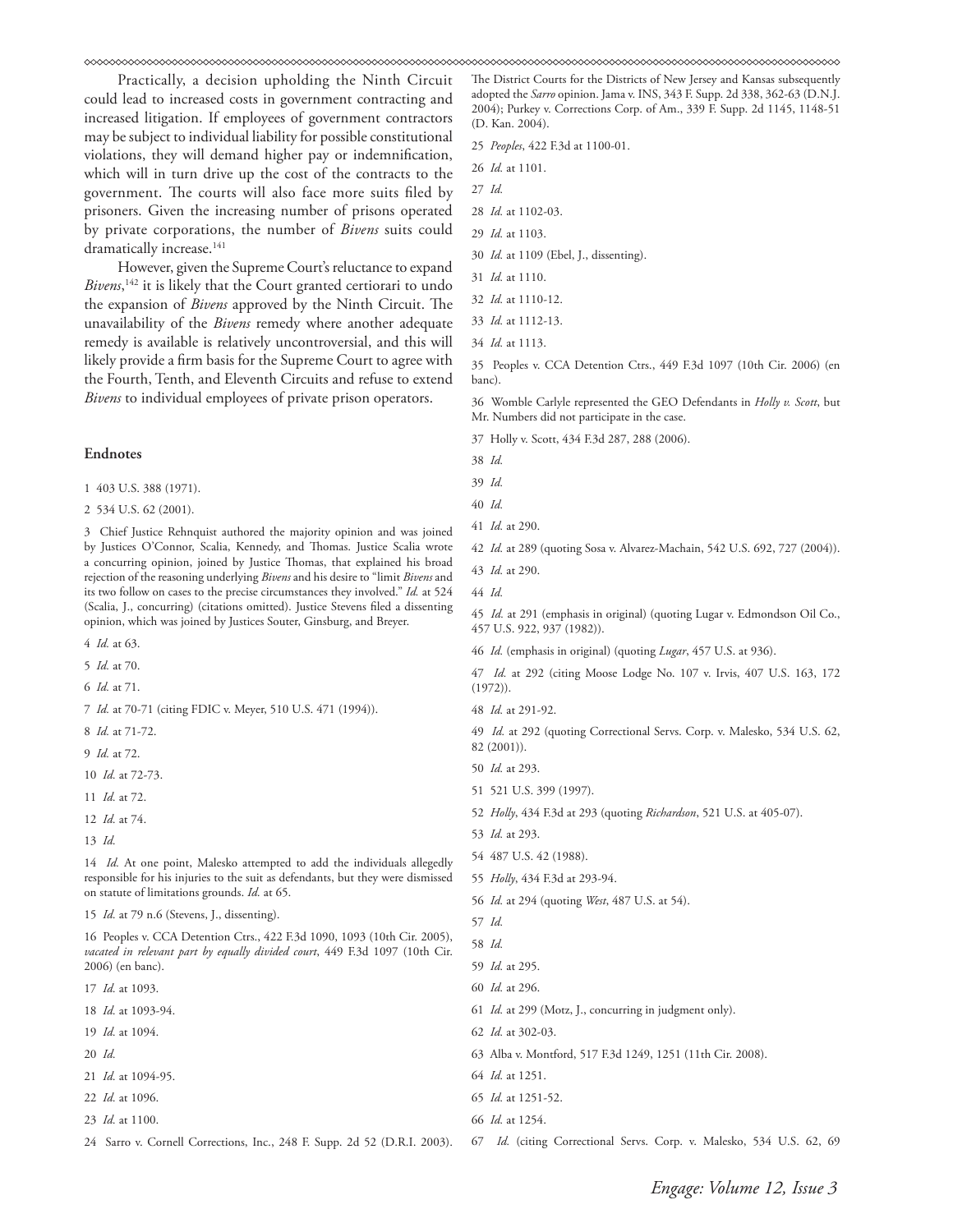(2001)).

68 *Id.* at 1255-56.

69 *Id.* at 1255.

70 As this case never proceeded past the frivolity review stage at the district court, the facts are all taken from Pollard's complaint and, presumably, would be denied in whole or in part by the defendants if the case moves forward.

71 At the time of the events set out in the complaint, the GEO Group, Inc. was known as Wackenhut Correctional Corporation. Pollard v. GEO Group, Inc., No. 07-16112, slip op. at 8147 n.2 (9th Cir. June 7, 2010).

72 *Id.* at 1-2.

73 *Id.* at 2.

74 *Id.* at 8147.

75 *Id.*

76 *Id.* at 8147-48.

77 *Id.* at 8148.

78 *Id.*

79 *Id.*

80 *Id.*

81 *Id.*

82 *Id.*

83 Pollard v. Wackenhut Correctional Corp., 1:01-cv-06078, slip op. at 4-6 (E.D. Cal. Sept. 14, 2006).

84 The panel was comprised of The Honorable Proctor Hug, Jr. and Richard A. Paez of the Ninth Circuit and The Honorable Jane A. Restani, chief Judge of the United States Court of International Trade, sitting by designation.

85 Pollard v. GEO Group, Inc., No. 07-16112, slip op. at 8153 (9th Cir. June 7, 2010) ("We recognize that the former holding directly conflicts with the Fourth Circuit's holding in Holly v. Scott and the latter conflicts with both Holly and the Eleventh Circuit's holding in *Alba v. Montford*.") (citations omitted).

86 *Id.* at 8152.

87 *Id.* at 8154.

88 *Id.* at 8154-55.

89 *Id.* at 8155 (citing West v. Atkins, 487 U.S. 42, 49-51 (1988)).

90 *Id.* at 8155-56 (quoting *West*, 487 U.S. at 57).

91 *Id.* at 8156.

92 *Id.* at 8157.

93 *Id.*

94 *Id.* at 8156.

95 *Id.* (quoting *West*, 487 U.S. at 55-56).

96 *Id.* at 8158.

97 *Id.* (quoting Richardson v. McKnight, 521 U.S. 399, 413 (1997)).

98 *Id.* at 8160 (citing Correctional Servs. Corp. v. Malesko, 534 U.S. 62, 65 (2001)).

99 *Id.* at 8159.

100 *Id.* (quoting *West*, 487 U.S. at 55).

101 *Id.* at 8160 (quoting *Richardson*, 521 U.S. at 416 (Scalia, J., dissenting)).

102 *Id.* (quoting Rendell-Baker v. Kohn, 457 U.S. 830, 842 (1982)).

103 *Id.* at 8161 ("Even where defendants have engaged in federal action, we do not always allow *Bivens* suits to go forward.").

104 *Id.* at 8162-63 (quoting Wilkie v. Robbins, 551 U.S. 537, 550 (2007)).

105 *Id.* at 8165-66 (quoting Correctional Servs. Corp. v. Malesko, 534 U.S. 62, 70 (2001); *Wilkie*, 551 U.S. at 551-54).

106 *Id.* at 8166-67.

107 446 U.S. 14, 23(1980).

108 *Malesko*, 534 U.S. at 75 (Scalia, J., concurring).

109 546 F.3d 682 (9th Cir. 2008).

110 Hui v. Castaneda, 130 S. Ct. 1845 (2010).

111 *Pollard*, slip op. at 8167-69.

112 Among the factors recognized by the Supreme Court as counseling hesitation are "(1) whether it is feasible to create a workable cause of action; (2) whether extending the cause of action would undermine *Bivens*'s deterrence goals; (3) whether an extension of *Bivens* would impose asymmetric liability costs on privately operated facilities as compared to government-operated facilities; and (4) whether unique attributes of an area, like the military, give reason to infer that congressional inaction is deliberate." *Id.* at 8169 (citations omitted).

113 *Id.* at 8167-70 (citations omitted). The majority also found that allowing state law remedies to control in this area would be inappropriate because "many acts [constituting an Eighth Amendment violation] may not be covered by state tort law." *Id.* at 8170. As examples, the Ninth Circuit questioned whether an inmate would have a claim under state tort law for denial of access to a toilet, denial of outside exercise, or the denial of basic necessities such as socks, toilet paper, and soap. *Id.*

114 *Id.* at 8174-77.

115 *Id.* at 8178.

116 *Id.*

117 *Id.* at 8179 (Restani, J., dissenting).

118 *Id.*

119 *Id.* at 8183 (quoting Correctional Servs. Corp. v. Malesko, 534 U.S. 62, 69 (2001)).

120 *Id.* at 8184-85.

121 *Id.* at 8185.

122 *Id.* at 8187.

125 *Id.* at 8191.

126 Pollard v. GEO Group, Inc., No. 07-16112, slip op. at 19767 (9th Cir. Dec. 10, 2010) (order amending opinion and denying petition for rehearing en banc). (Bea, J., dissenting from denial of rehearing en banc). Judge Bea's dissent was joined by Chief Judge Kozinski and Judges O'Scannlain, Gould, Tallman, Callahan, Ikuta, and N.R. Smith.

127 *Id.* at 19680.

128 *Id.* at 19682.

129 *Id.* at 19684.

130 *Compare* Holly v. Scott, 434 F.3d 287, 292 (2006) ("The alleged actions of these defendants were not of a sufficiently federal character to create constitutional liability."), *with id.* at 297 (Motz, J., concurring in the judgment) ("[I]ndividual private correctional providers *are* government actors subject to liability as such.").

131 Brief for Petitioners at 37 n.8, Minneci v. Pollard, No. 10-1104 (U.S. 2011).

132 Brief for the United States as Amicus Curiae Supporting Petitioners at 13 n.6, Minneci v. Pollard, No. 10-1104 (U.S. 2011).

133 Brief for Respondent at 8, Minneci v. Pollard, No. 10-1104 (U.S. 2011)

134 Pollard v. GEO Group, Inc., No. 07-16112, slip op. at 8164 (9th Cir. June 7, 2010); *see also* Peoples v. CCA Detention Ctrs., 422 F.3d 1090, 1109 (10th Cir. 2005) (Ebel, J., dissenting).

135 *Peoples*, 422 F.3d at 1103; *see also* Alba v. Montford, 517 F.3d 1249, 1254-56 (11th Cir. 2008) (finding the alternative state remedies adequate

<sup>123</sup> *Id.* at 8188.

<sup>124</sup> *Id.* at 8190.